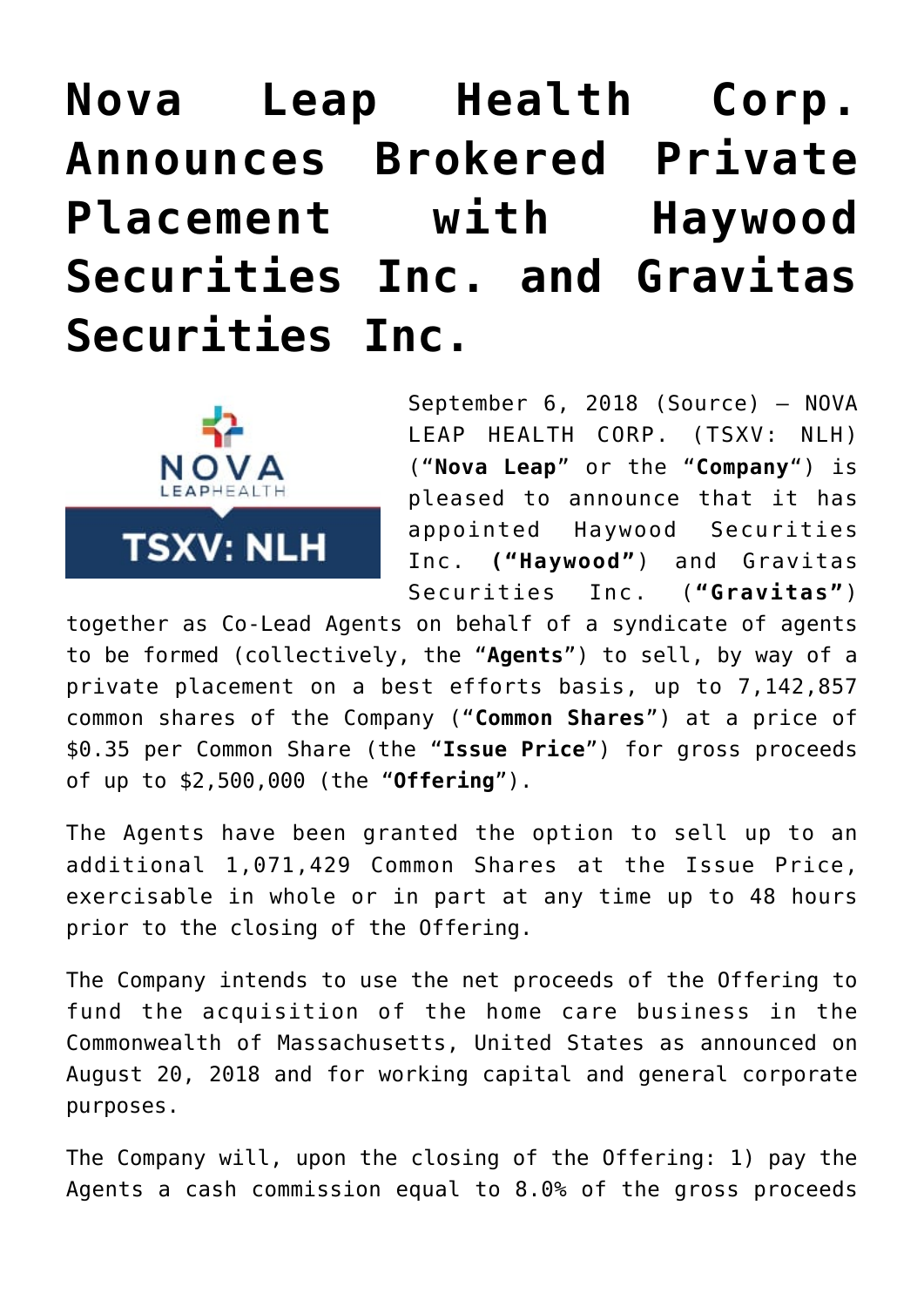of the Offering, except in respect of any subscriptions by purchasers on the President's List, which will only have a cash commission equal to 2.0% of the gross proceeds from the sale of Common Shares under the Offering; and 2) issue to the Agents compensation options equal to 8.0% of the Common Shares sold to purchasers not listed on the President's List and 2.0% of the number of Common Shares sold to purchasers listed on the President's List, subject to compliance with all required regulatory approvals. The compensation options shall have an exercise price per compensation option that is equal to the Issue Price and have a term of 24 months from the closing date of the Offering.

The Offering may be completed in multiple closings, with the final closing expected to occur on or before October 12, 2018, subject to the receipt of all necessary regulatory approvals, including the approval of the TSX Venture Exchange. All securities issued pursuant to the Offering will be subject to a four month hold period in accordance with applicable Canadian securities laws.

*This press release does not constitute an offer to sell or solicitation of an offer to sell any of the securities in the United States. The securities have not been and will not be registered under the United States Securities Act of 1933, as amended (the "U.S. Securities Act"), or any state securities laws and may not be offered or sold within the United States or to U.S. Persons unless registered under the U.S. Securities Act and applicable state securities laws or an exemption from such registration is available.*

## **About Nova Leap**

The Home Care Providers industry is one of the fastest growing healthcare industries in Canada and the United States. Home care saves patients billions of dollars every year by treating them in their own homes instead of in hospitals. An aging population, the prevalence of chronic disease, growing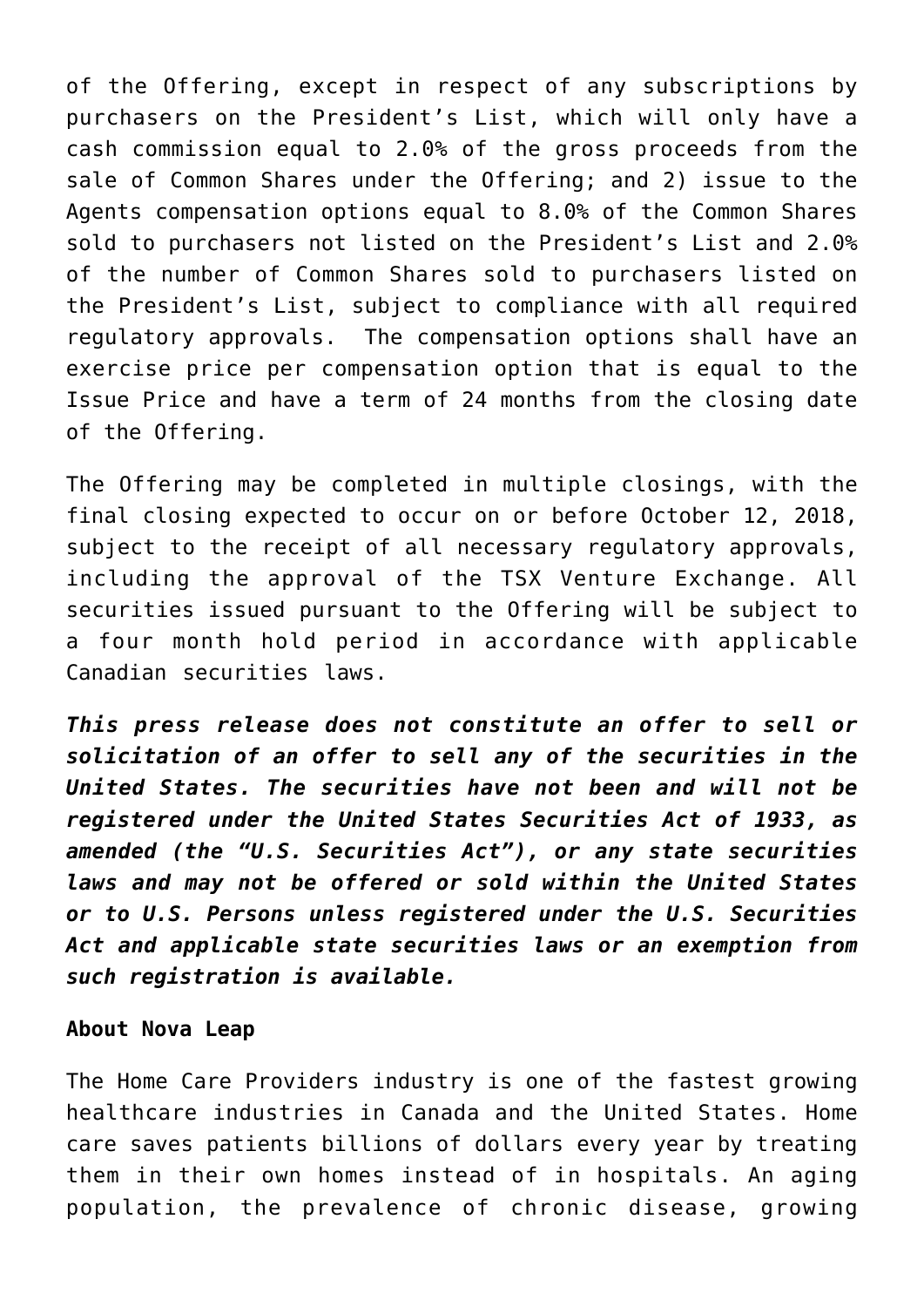physician acceptance of home care, medical advancements and a movement toward cost-efficient treatment options from public and private payers have all fostered industry growth. Nova Leap is focused on a highly fragmented market of small privately-held companies providing patients one on one care in their homes, facilities or hospice. Nova Leap's postacquisition organic growth strategy is to increase annual revenue per location through a combination of increased employee investment, including training, focused sales and marketing efforts, billing rate increases, expansion of geographical coverage, and improved referral sources.

## *FORWARD LOOKING INFORMATION:*

*Certain information in this press release may contain forwardlooking statements, such as statements regarding future expansions and cost savings, the Company's expected 2018 revenue run rate and plans regarding future acquisitions and financings. This information is based on current expectations and assumptions, including assumptions concerning the Company's ability to integrate its acquired businesses and maintain previously achieved service hour and revenue levels, that are subject to significant risks and uncertainties that are difficult to predict. Actual results might differ materially from results suggested in any forward-looking statements. Risks that could cause results to differ from those stated in the forward-looking statements in this release include regulatory changes affecting the home care industry, unexpected increases in operating costs and competition from other service providers. All forward-looking statements, including any financial outlook or future-oriented financial information, contained in this press release are made as of the date of this release and included for the purpose of providing information about management's current expectations and plans relating to the future. The Company assumes no obligation to update the forward-looking statements, or to update the reasons why actual results could differ from those*